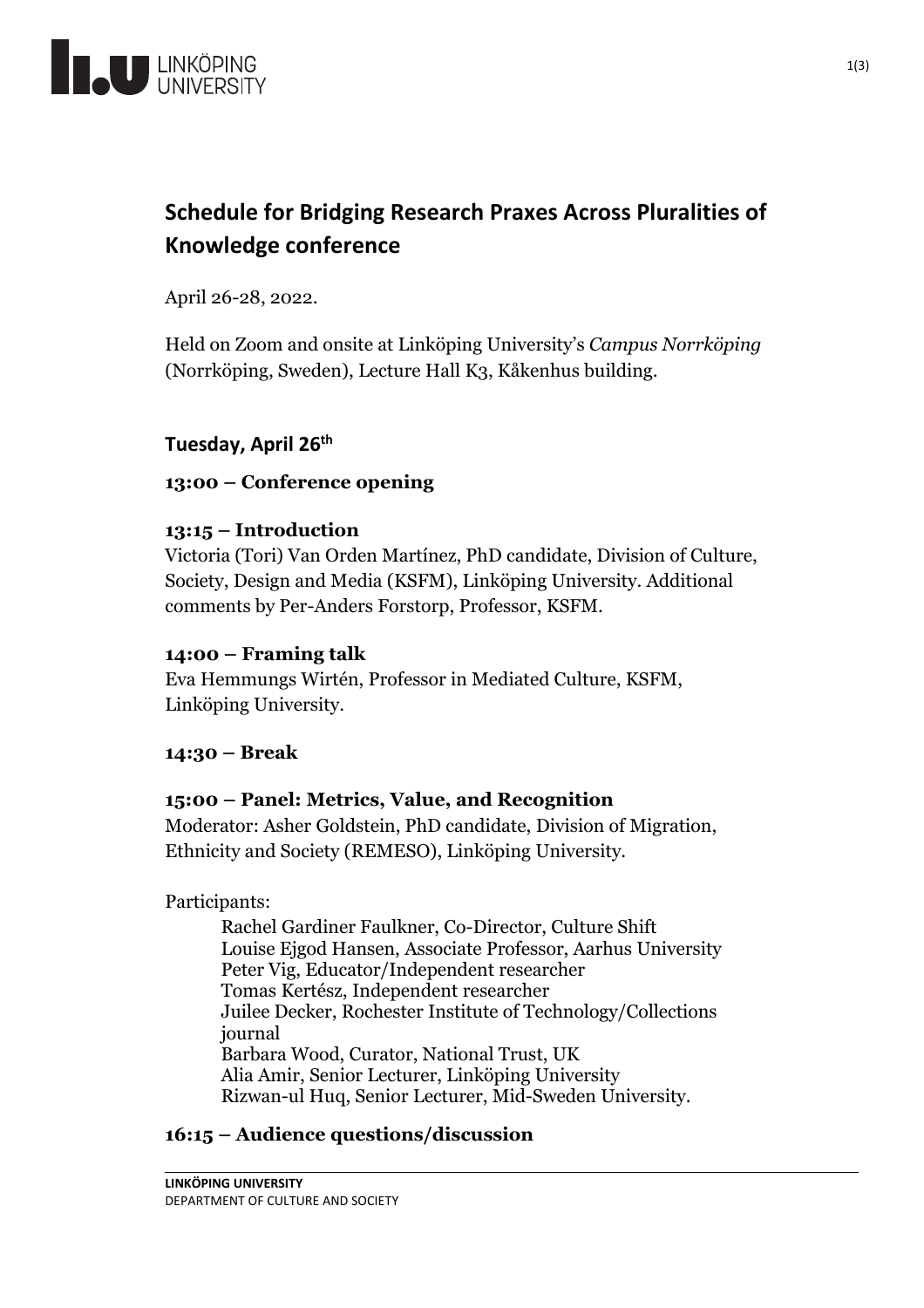2(3)

# **16:45 – Closing remarks**

# **17:00 – End for the day**

# **Wednesday, April 27th**

# **13:00 – Brief opening remarks**

# **13:15 – Framing talk**

Magnus Linton, author and journalist.

# **13:45 – Panel: Research Ethics and Shared Authority 1**

Moderator: Bodil Axelsson, Professor, Division of Culture, Society, Design and Media (KSFM), Linköping University.

# Participants:

Christopher Thompson, Post-Doctoral Researcher, Malmö University Christine Schmidt, Deputy Director and Head of Research, The Wiener Holocaust Library Elise Bath, Senior International Tracing Service Archive Team Manager, The Wiener Holocaust Library Karen Nordentoft, PhD Stipend, Aarhus University Trine Sørensen, Communication Manager and Curator, Godsbanen Aarhus.

#### **15:00 – Audience questions/discussion**

# **15:30 – Break**

# **16:00 – Panel: Research Ethics and Shared Authority 2**

Moderator: Olga Zabalueva, PhD candidate, KSFM, Linköping University

#### Participants:

Sandra Gruner-Domic, Social Anthropologist Katia Orantes, Journalist Megan Baker, Research Associate, Historic Preservation Department, Choctaw Nation of Oklahoma Jennifer P. Byram, Research Associate, Historic Preservation Department, Choctaw Nation of Oklahoma.

# **17:00 – Audience questions/discussion**